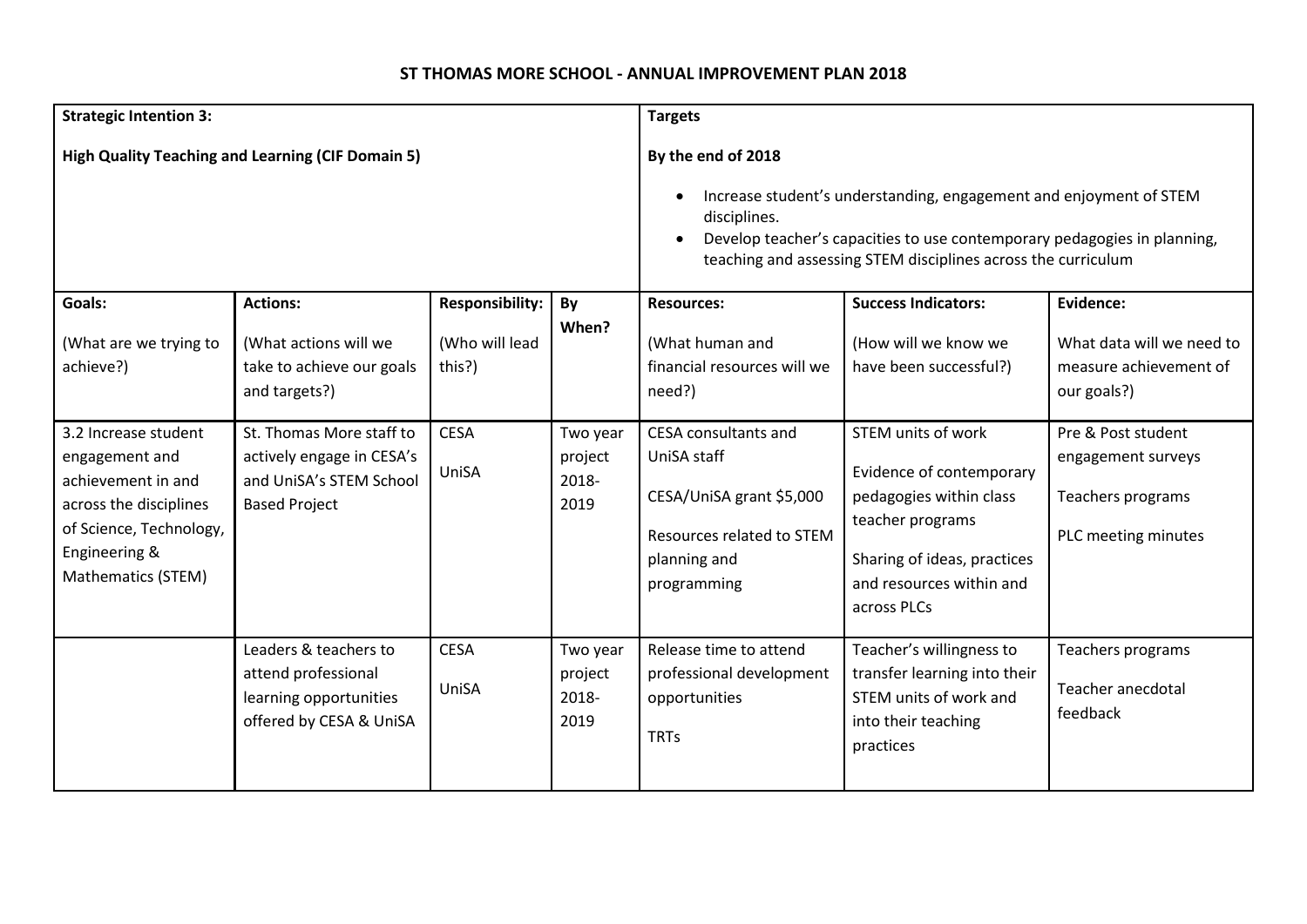| School Leadership team<br>to disseminate/share<br>learning with whole staff       | Leadership<br>team                         | Term 1,<br>2018    | Staff meeting times                                                                                                              | Evidence of contemporary<br>pedagogies within class<br>teacher programs                              | Teachers programs<br>Teacher anecdotal<br>feedback                                          |
|-----------------------------------------------------------------------------------|--------------------------------------------|--------------------|----------------------------------------------------------------------------------------------------------------------------------|------------------------------------------------------------------------------------------------------|---------------------------------------------------------------------------------------------|
| Establish a STEM Lead<br>Learner's team                                           | Principal                                  | Term 1,<br>2018    | One staff member from<br>each of our PLCs<br>Leadership team<br>Meeting times                                                    | Observation of support<br>networks established<br>between Lead Learners<br>and teaching staff        | Minutes of Lead Learner's<br>meetings<br>Staff feedback                                     |
| Develop a whole school<br><b>STEM inquiry question</b>                            | <b>CESA</b><br>UniSA<br>Leadership<br>team | Term 1,<br>2018    | Professional development<br>offered by CESA & UniSA<br>Teaching resources<br>Leadership team sharing<br>STEM project information | Involvement, input and<br>general consensus from all<br>teachers                                     | Achievable whole school<br>inquiry question which can<br>be shared with all<br>stakeholders |
| Develop STEM curriculum<br>$R - 7$                                                | Teachers<br><b>Lead Learners</b>           | Semester<br>1,2018 | Professional development<br>offered by CESA & UniSA<br>Professional readings<br><b>STEM resources</b><br>PLC planning time       | STEM scope and sequence,<br>programs, lesson plans,<br>rubrics<br>Staff engagement<br>Digital photos | Growth in student<br>engagement and learning<br>outcomes<br>Teacher programs                |
| Develop student's<br>learning, engagement<br>and enjoyment of STEM<br>disciplines | <b>Teachers</b>                            | 2018               | Professional development<br>offered by CESA & UniSA<br>Professional readings<br><b>STEM resources</b>                            | STEM scope and sequence,<br>programs, lesson plans,<br>rubrics<br>Staff engagement                   | Pre and post student<br>surveys                                                             |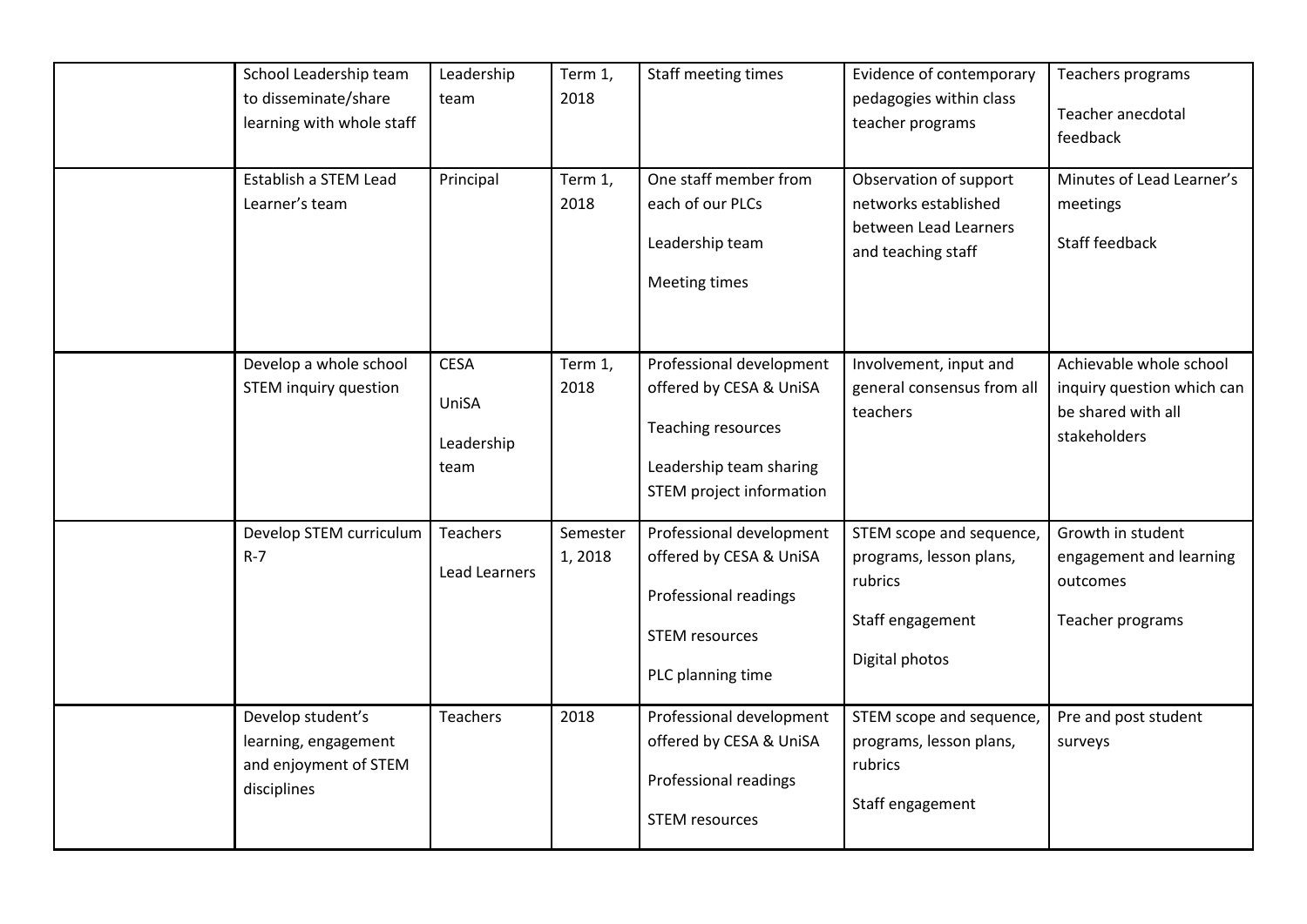|                                                                                     |                                                        |                      | PLC planning time                             | Digital photos                                                                              |                                                                                         |
|-------------------------------------------------------------------------------------|--------------------------------------------------------|----------------------|-----------------------------------------------|---------------------------------------------------------------------------------------------|-----------------------------------------------------------------------------------------|
| Audit current school<br>resources and increase<br>STEM related resources<br>$R - 7$ | <b>Teachers</b><br>Lead Learners<br>Leadership<br>team | Terms 1<br>& 2, 2018 | School STEM budget<br>CESA & UniSA STEM grant | New resources purchased<br>R-7<br>Resources being accessible<br>and used by all children R- | Staff feedback on<br>effectiveness of resources<br>in meeting goals<br>Student feedback |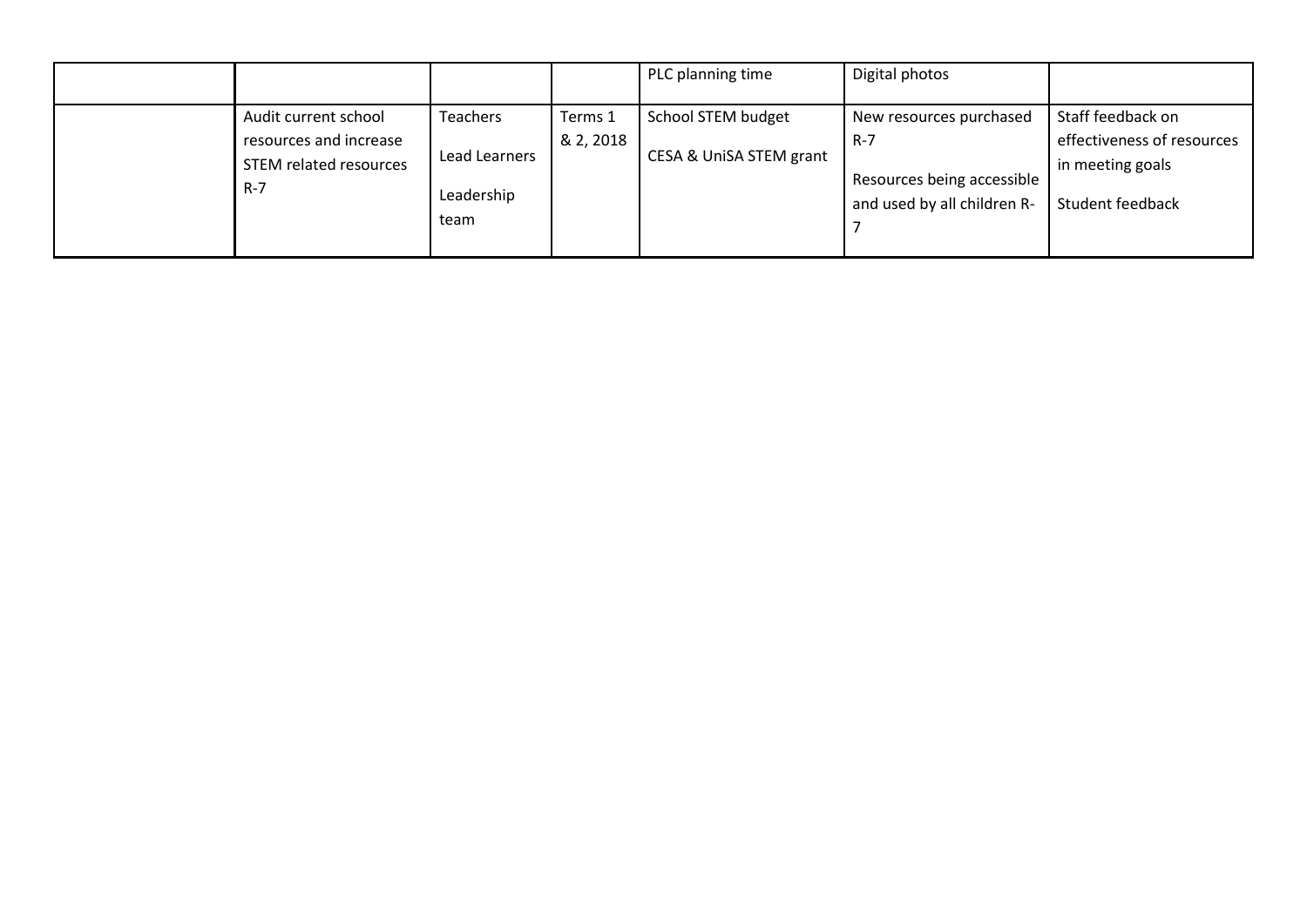## **ST THOMAS MORE SCHOOL - ANNUAL IMPROVEMENT PLAN 2018**

| <b>Strategic Intention 2:</b>                                                                                                              |                                                                                                                      |                                                    |                                                                                                                                                                                                          | <b>Targets</b>                                                                                                                                                       |                                                                                                                                                              |                                                                                 |  |
|--------------------------------------------------------------------------------------------------------------------------------------------|----------------------------------------------------------------------------------------------------------------------|----------------------------------------------------|----------------------------------------------------------------------------------------------------------------------------------------------------------------------------------------------------------|----------------------------------------------------------------------------------------------------------------------------------------------------------------------|--------------------------------------------------------------------------------------------------------------------------------------------------------------|---------------------------------------------------------------------------------|--|
| <b>High Expectations of All (CIF Domain 4)</b>                                                                                             |                                                                                                                      |                                                    | Identify all EAL students R-7 and provide them with intense support to meet<br>$\bullet$<br>their individual learning needs and accelerate their growth through access to<br>age appropriate curriculum. |                                                                                                                                                                      |                                                                                                                                                              |                                                                                 |  |
| Goals:<br>(What are we trying to<br>achieve?)                                                                                              | <b>Actions:</b><br>(What actions will we<br>take to achieve our goals<br>and targets?)                               | <b>Responsibility:</b><br>(Who will lead<br>this?) | By<br>When?                                                                                                                                                                                              | <b>Resources:</b><br>(What human and financial<br>resources will we need?)                                                                                           | <b>Success Indicators:</b><br>(How will we know we<br>have been successful?)                                                                                 | Evidence:<br>What data will we need to<br>measure achievement of<br>our goals?) |  |
| 2.1. Identify and<br>implement specific EAL<br>goals and strategies<br>that will accelerate EAL<br>student's English<br>language learning. | Establish an EAL teacher<br>position at St. Thomas<br>More School and appoint<br>a staff member to this<br>position. | Principal                                          | <b>Beginning</b><br>of Term 1,<br>2018                                                                                                                                                                   | EAL Position (0.2 FTE)                                                                                                                                               | Roles and responsibilities<br>undertaken and<br>performed by the EAL<br>teacher.                                                                             | Student growth through<br>ongoing assessments such<br>as running records        |  |
|                                                                                                                                            | Create EAL's<br>coordinator's Position<br><b>Information Document</b><br>to support and guide<br>their work          | Principal                                          | Beginning<br>of Term 1,<br>2018                                                                                                                                                                          | Examples of EAL PIDs from<br>neighbouring Catholic<br>schools<br><b>STM EAL Position</b><br><b>Information Document</b><br>which complies with CESA<br>requirements. | The creation of an EAL PID<br>which is a true reflection<br>of the roles and<br>responsibilities of our EAL<br>teacher throughout the<br>course of the year. | <b>Feedback from EAL</b><br>teacher                                             |  |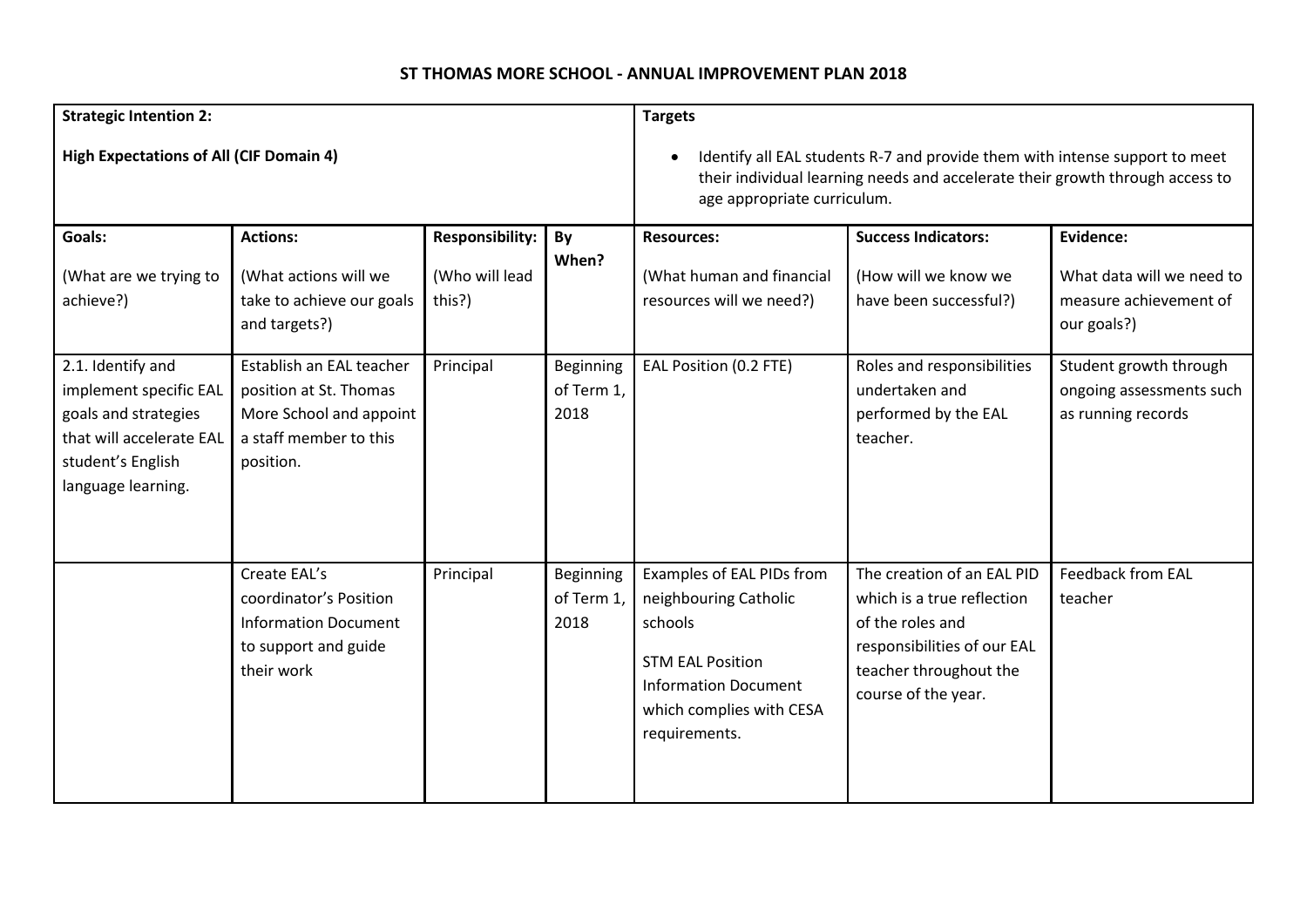| <b>Employ Curriculum</b><br><b>Education Support</b><br>Officer to support EAL<br>student's reading<br>development (6 hours<br>per week) | Principal          | Beginning<br>of Term 1,<br>2018        | Learning environment to<br>work with small groups of<br>EAL children - St. Mary's<br>break out space<br>Competent ESO curriculum<br>officer | Ability of ESO to work in<br>collaboration with EAL<br>teacher in determining<br>which children to target<br>and effective teaching<br>strategies to implement                                      | Student growth through<br>ongoing assessments such<br>as running records                                           |
|------------------------------------------------------------------------------------------------------------------------------------------|--------------------|----------------------------------------|---------------------------------------------------------------------------------------------------------------------------------------------|-----------------------------------------------------------------------------------------------------------------------------------------------------------------------------------------------------|--------------------------------------------------------------------------------------------------------------------|
| <b>Identify EAL students</b><br>and complete language<br>surveys                                                                         | <b>EAL teacher</b> | <b>Beginning</b><br>of Term 1,<br>2018 | EAL teacher to complete<br>using student enrolment<br>forms                                                                                 | All EAL students have<br>language surveys<br>completed                                                                                                                                              | EAL language surveys                                                                                               |
| Use the Language and<br>Literacy Levels to assess<br>each EAL students'<br>English proficiency and<br>share this with class<br>teachers  | <b>EAL teacher</b> | <b>Beginning</b><br>of Term 1,<br>2018 | Trained assessor to<br>complete assessments                                                                                                 | EAL students will all be<br>assigned a Language and<br>Literacy level                                                                                                                               | Student growth as<br>assessed through the<br>Language and Literacy<br>Levels                                       |
| Establish a record of<br>assessment data for<br>each student to monitor<br>progress                                                      | <b>EAL teacher</b> | <b>Beginning</b><br>of Term 1,<br>2018 | <b>EAL trained assessor</b>                                                                                                                 | Excel spreadsheets will<br>accurately reflect all EAL<br>students' Language and<br>Literacy Level and reading<br>level<br>Students in the 'Beginning<br>Phase' will receive<br>intervention support | Student growth as<br>assessed through the<br>Language and Literacy<br>Levels<br>Forms A & B as supplied<br>by CESA |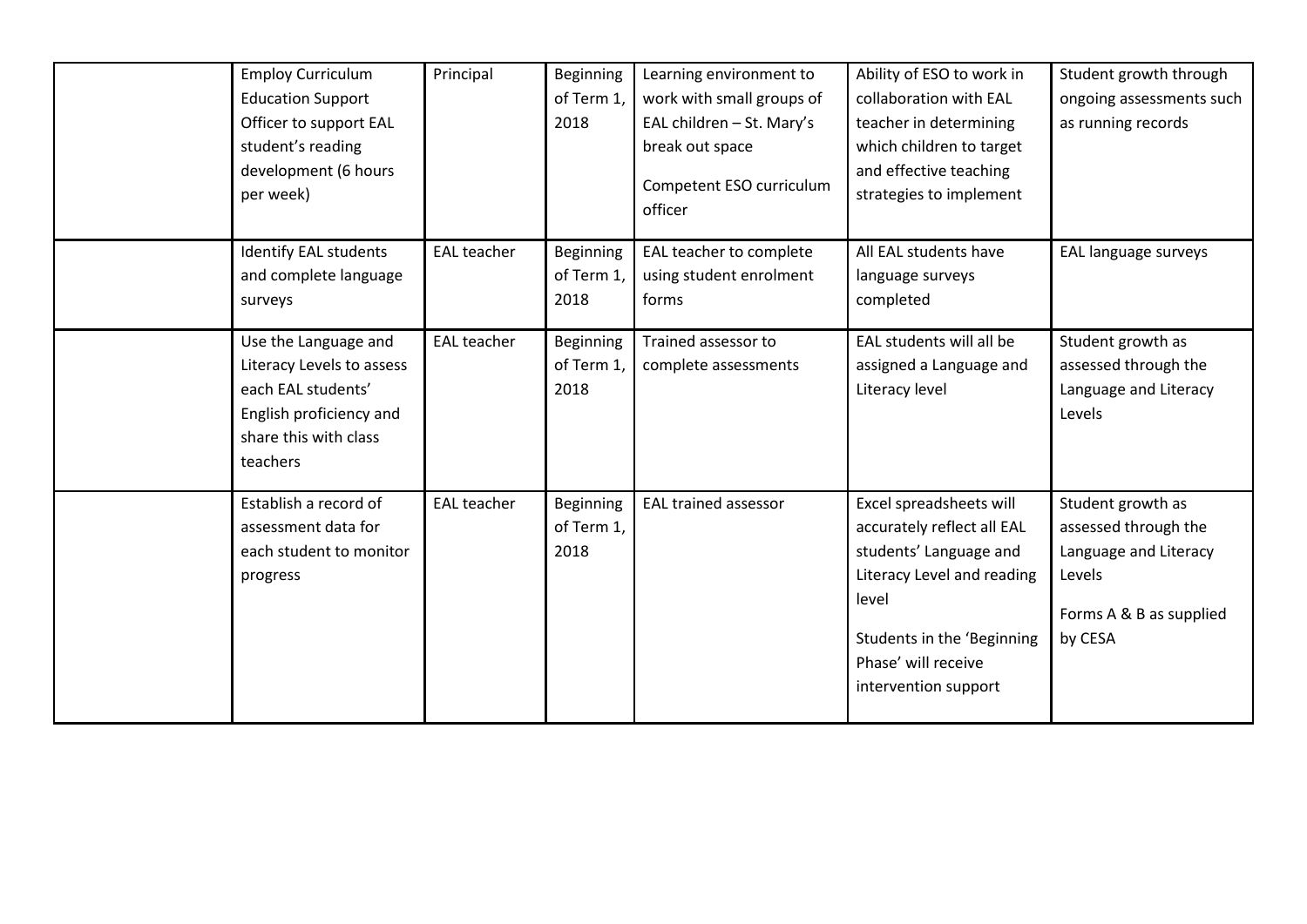| Submit data indicating<br>student progress and<br>ongoing need                                                                                  | <b>EAL teacher</b>                   | August<br>2018   | <b>EAL trained assessor</b>                                                          | CESA will acknowledge<br>receipt of documentation<br>Funding will be approved<br>for 2019                                                                                | Student levels as assessed<br>through the Language and<br>Literacy Levels<br>Forms A & B as supplied<br>by CESA |
|-------------------------------------------------------------------------------------------------------------------------------------------------|--------------------------------------|------------------|--------------------------------------------------------------------------------------|--------------------------------------------------------------------------------------------------------------------------------------------------------------------------|-----------------------------------------------------------------------------------------------------------------|
| Accelerate EAL students'<br>English language<br>learning and improve<br>their learning outcomes<br>through explicit and<br>intentional teaching | <b>EAL teacher</b>                   | December<br>2018 | Competent ESO curriculum<br>officer<br><b>Trained EAL assessor</b>                   | EAL students in the<br>'Beginning Phase' of<br>writing will accelerate 2<br>levels in 12 months                                                                          | Students' levels as<br>assessed through the<br>Language and Literacy<br>Levels                                  |
| Design learning and<br>teaching to scaffold<br>students' access to age<br>appropriate curriculum                                                | <b>EAL teacher</b><br>Class teachers | February<br>2018 | <b>EAL trained assessor</b><br>Class teachers<br>Competent ESO curriculum<br>officer | Learning objectives<br>created for each EAL<br>student in the 'Beginning<br>Phase'<br>Intervention strategies<br>identified for EAL students<br>in the 'Beginning Phase' | Student growth according<br>to the Language and<br>Literacy levels of 2 levels                                  |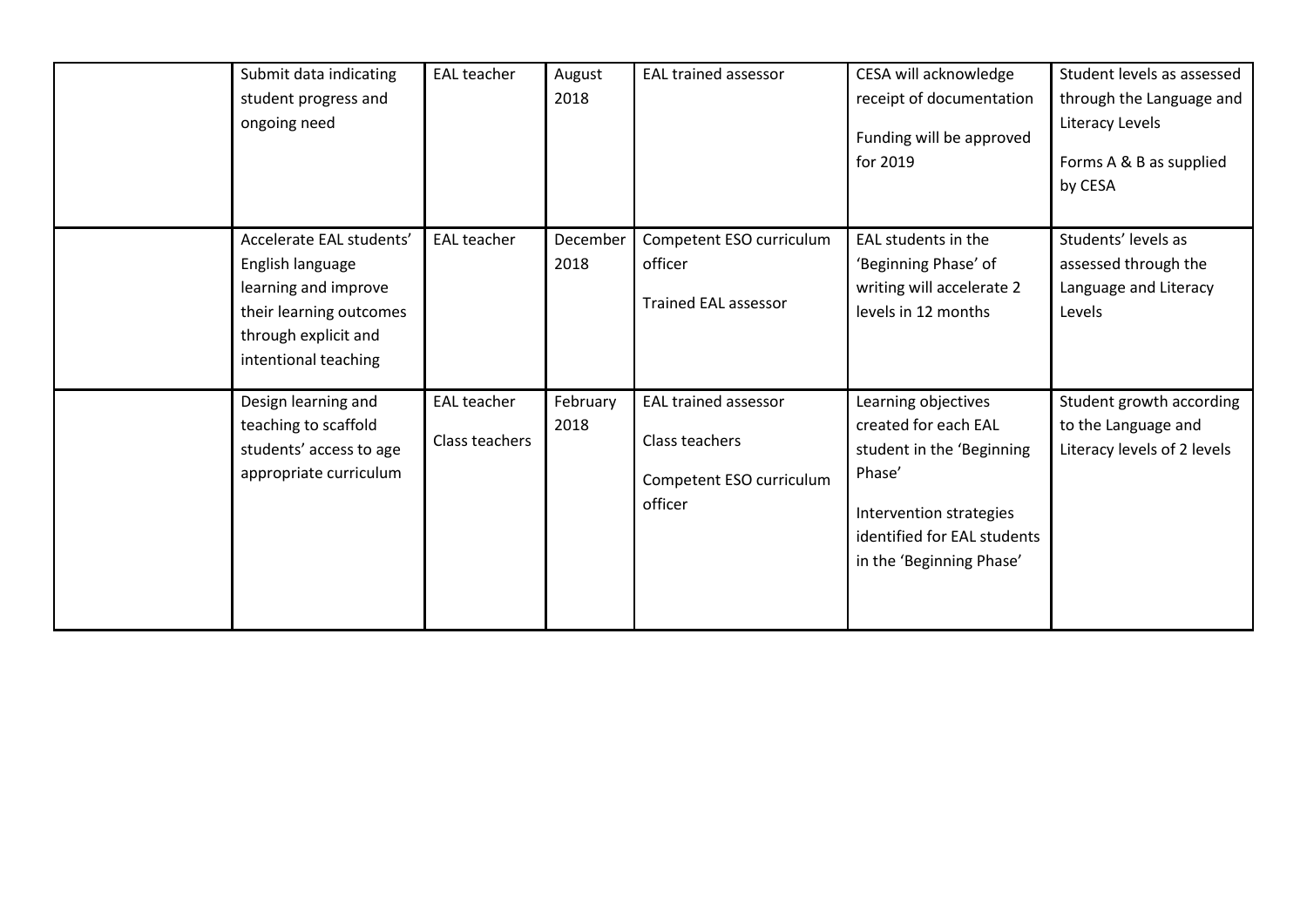## **ST THOMAS MORE SCHOOL - ANNUAL IMPROVEMENT PLAN 2018**

| <b>New Strategic Intention:</b>                                                                                                                                                                                   |                                                                                                                                                            |                                                                | <b>Targets</b>                                                                                                               |                                                                                                                                             |                                                                           |                                                                                |
|-------------------------------------------------------------------------------------------------------------------------------------------------------------------------------------------------------------------|------------------------------------------------------------------------------------------------------------------------------------------------------------|----------------------------------------------------------------|------------------------------------------------------------------------------------------------------------------------------|---------------------------------------------------------------------------------------------------------------------------------------------|---------------------------------------------------------------------------|--------------------------------------------------------------------------------|
| <b>Catholic Identity (Domain 1)</b>                                                                                                                                                                               |                                                                                                                                                            |                                                                | Increase student and teacher understanding of and engagement with<br>Scripture<br>Create a new St. Thomas More School Chapel |                                                                                                                                             |                                                                           |                                                                                |
| Goals:                                                                                                                                                                                                            | <b>Actions:</b>                                                                                                                                            | <b>Responsibility:</b>                                         | By When?                                                                                                                     | <b>Resources:</b>                                                                                                                           | <b>Success Indicators:</b>                                                | Evidence:                                                                      |
| (What are we trying to<br>achieve?)                                                                                                                                                                               | (What actions will we<br>take to achieve our goals<br>and targets?)                                                                                        | (Who will lead<br>this?)                                       |                                                                                                                              | (What human and financial<br>resources will we need?)                                                                                       | (How will we know we<br>have been successful?)                            | What data will we need to<br>measure achievement of<br>our goals?)             |
| 1.2. Identify and<br>engage in practices<br>which support staff<br>in their spiritual<br>wellbeing, deepening<br>appreciation of<br>Catholic faith and<br>their growing<br>capacity for witness<br>to the Gospel. | Gather student and<br>teacher data on their<br>understanding and<br>perception of Scripture<br>via a pre and post-test<br>survey<br>The Leadership Team to | School<br>Leadership<br>Team<br>Teachers<br>Students<br>School | Pre-test<br>Term 1<br>Post-test<br>Term 4<br>April 12 &                                                                      | Pre and post-test survey<br>questions for students and<br>staff<br>Survey Monkey for staff<br>Paper format for students<br>Masterclass on   | Surveys completed by all<br>classes and teachers<br>Use new learning from | Data collated from<br>student and staff surveys<br>Participation in            |
|                                                                                                                                                                                                                   | participate in formation<br>on Scripture                                                                                                                   | Leadership<br>Team                                             | 13, 2018                                                                                                                     | Transforming RE through<br>Scripture offered through<br>the Catholic Education<br>Office SA                                                 | Masterclass to support<br>staff meeting to be held in<br>Term 2           | Masterclass                                                                    |
|                                                                                                                                                                                                                   | Disseminate information,<br>ideas and analysis from<br>Masterclass to staff<br>through a professional<br>development session                               | School<br>Leadership<br>Team                                   | Staff<br>Meeting<br>Term 2,<br>2018                                                                                          | Staff meeting time in term<br>$\overline{2}$<br>Resources obtained from<br>Masterclass i.e.<br>professional readings, key<br>learnings etc. | Staff engagement<br>Staff feedback at the end<br>of the session           | Observation of staff<br>engagement<br>Staff responses to<br>feedback questions |